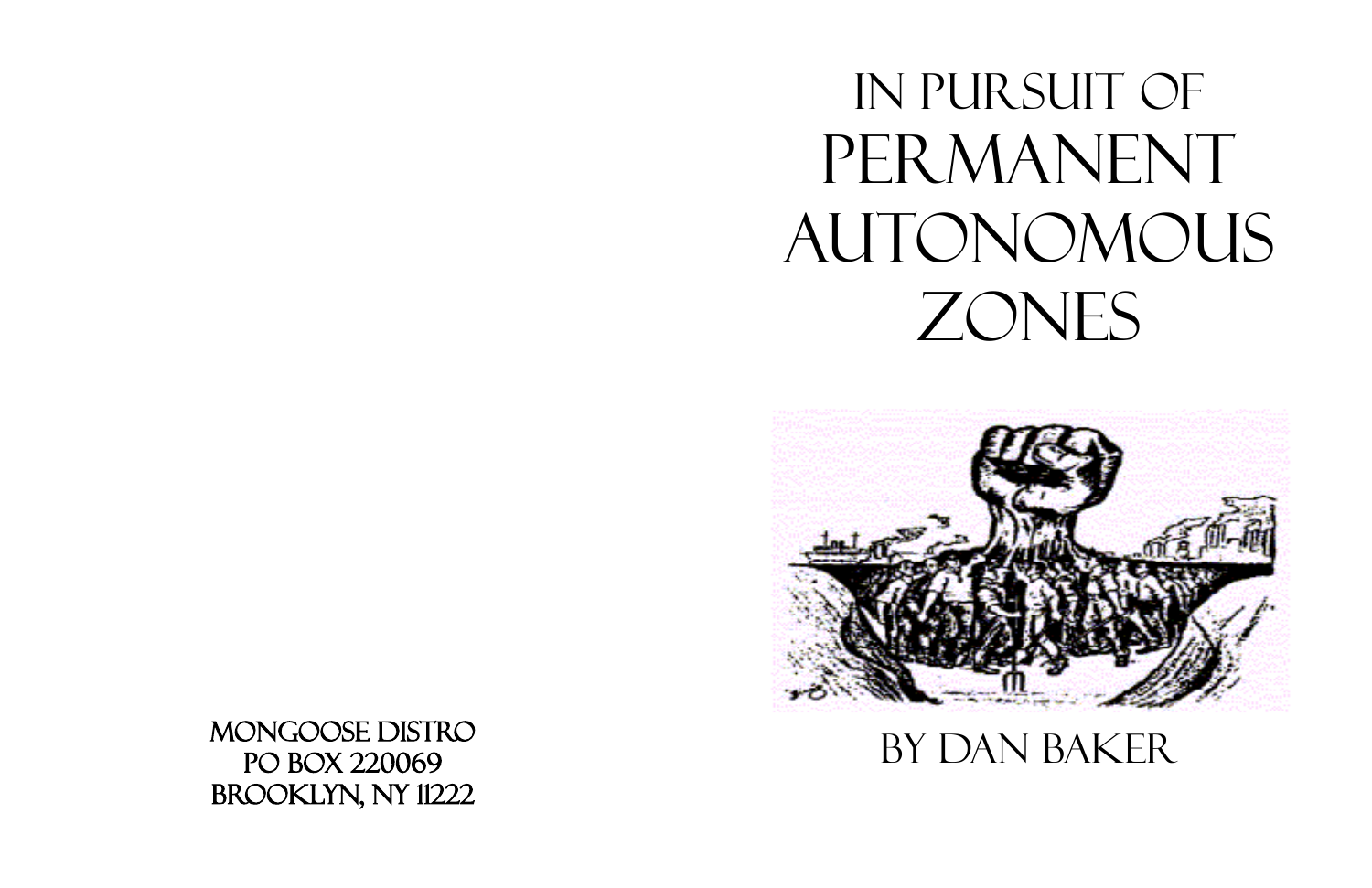

Dan Baker 25765-509 FCI Memphis PO Box 34550 Memphis, TN 38184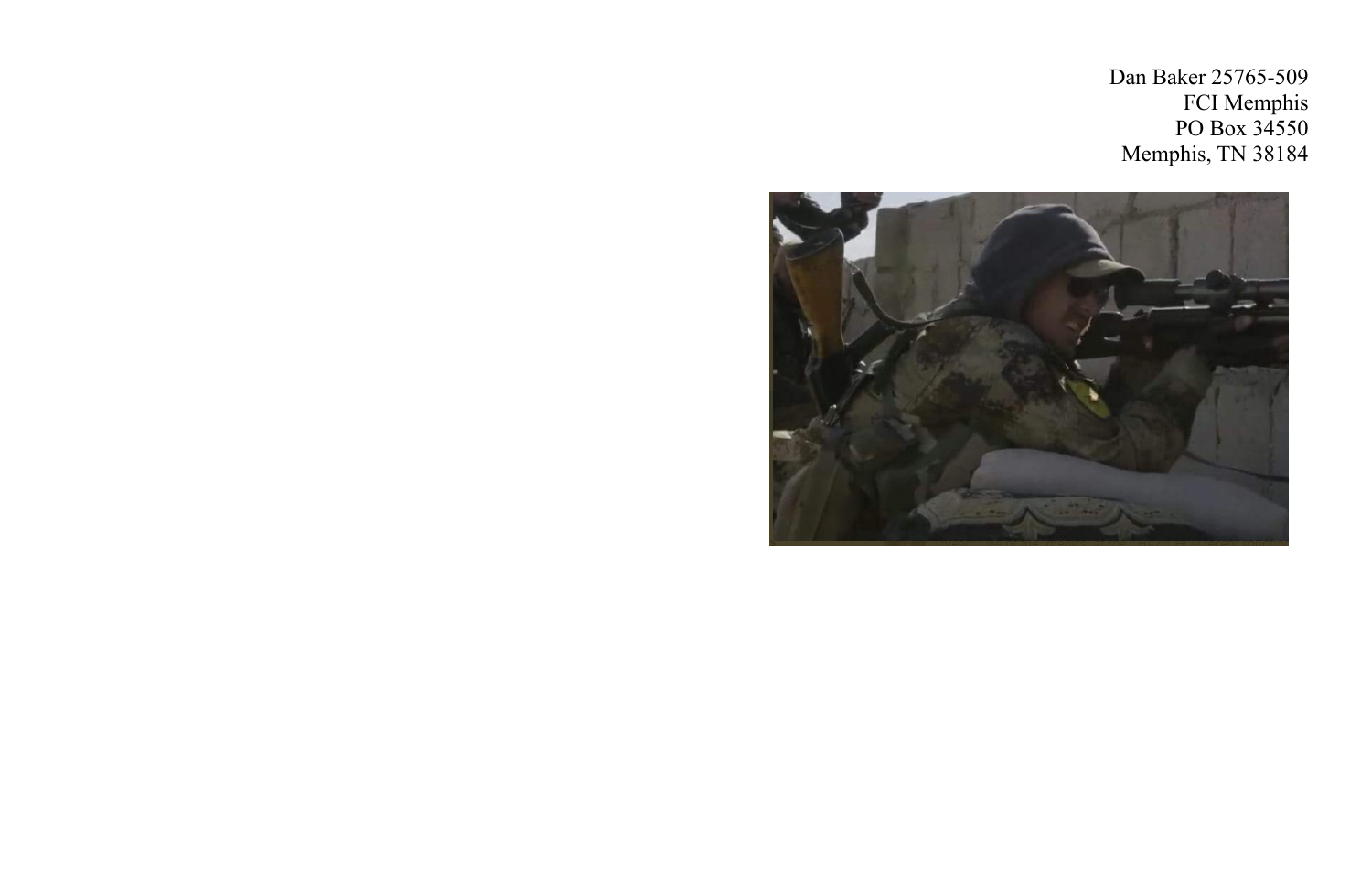Dear Comrades,

Today is the anniversary of the January  $6<sup>th</sup>$  insurrection in Washington DC, and I am angry. I write to you with love from federal prison. I hope this letter finds you happy and free, in good health and surrounded by friends, food and community.

Objectively the DC riots were a huge blow to Amerikkkan fascism. Racist cops were killed by racist Trump supporters, and racist baby killers were killed by racist federal agents. When our enemies are busy killing each other we should not interrupt them.

From another perspective we must remember that the Confederate flag was carried into the heart of the U\$ Capital. Where I grew up, in Jupiter Farms, Florida, there is a very real and very well armed white Christian nationalist militia. They sincerely believe that "the south will rise again". This means that they are actively working towards building Margaret Atwood's Republic of Gilead from the *Handmaid's Tale.* They recruit at churches, schools and even Wal-Mart, naturally. They go to the border of Texas and Mexico and shoot, kill people trying to cross. They brag about it. When I was kicked out of the Army they tried to recruit me. I declined. Instead I joined the YPG International Volunteer Battalion to fight against ISIS and defend Rojava. Now I am in prison.

My point is that there are militias like this everywhere,

and criticism with equal enthusiasm and gratitude. There are no charismatic leaders. We are a radical democracy. There are no heroes, only the fallen are heroes. There are no saviors – we save ourselves and each other.

This is a class war. It has been going on since before we were born. It may continue long after we are dead. Our enemies are ignorance, hate, sexism, classism, patriarchy, racism, bigotry, and their representatives: cops, soldiers, prison guards, bureaucrats, capitalists, landlords, robber barons, plantation owners, fascists and bosses. Our goal is to empower individuals and collective groups to combat class traitors in ways that are inclusive, militant, uncompromising and most importantly – effective. We must set deadlines and aim for results. The goals include eradicating gendered and racist violence, exploitation, marginalization, domination, hierarchy and ableism. We must be careful to offer criticisms and accountability to ourselves and each other daily. If we become our enemies then we have failed. Please respond to this by offering me criticisms, both publicly on social media and privately to me in correspondence.

Expect contractions and expansions, failure and success, contradictions and harmony. Look out for opportunists. Be practical, logical and wary for security reasons. Be flexible and strong. Be critical and reach out to me to teach me something. Raise your voice – you are needed!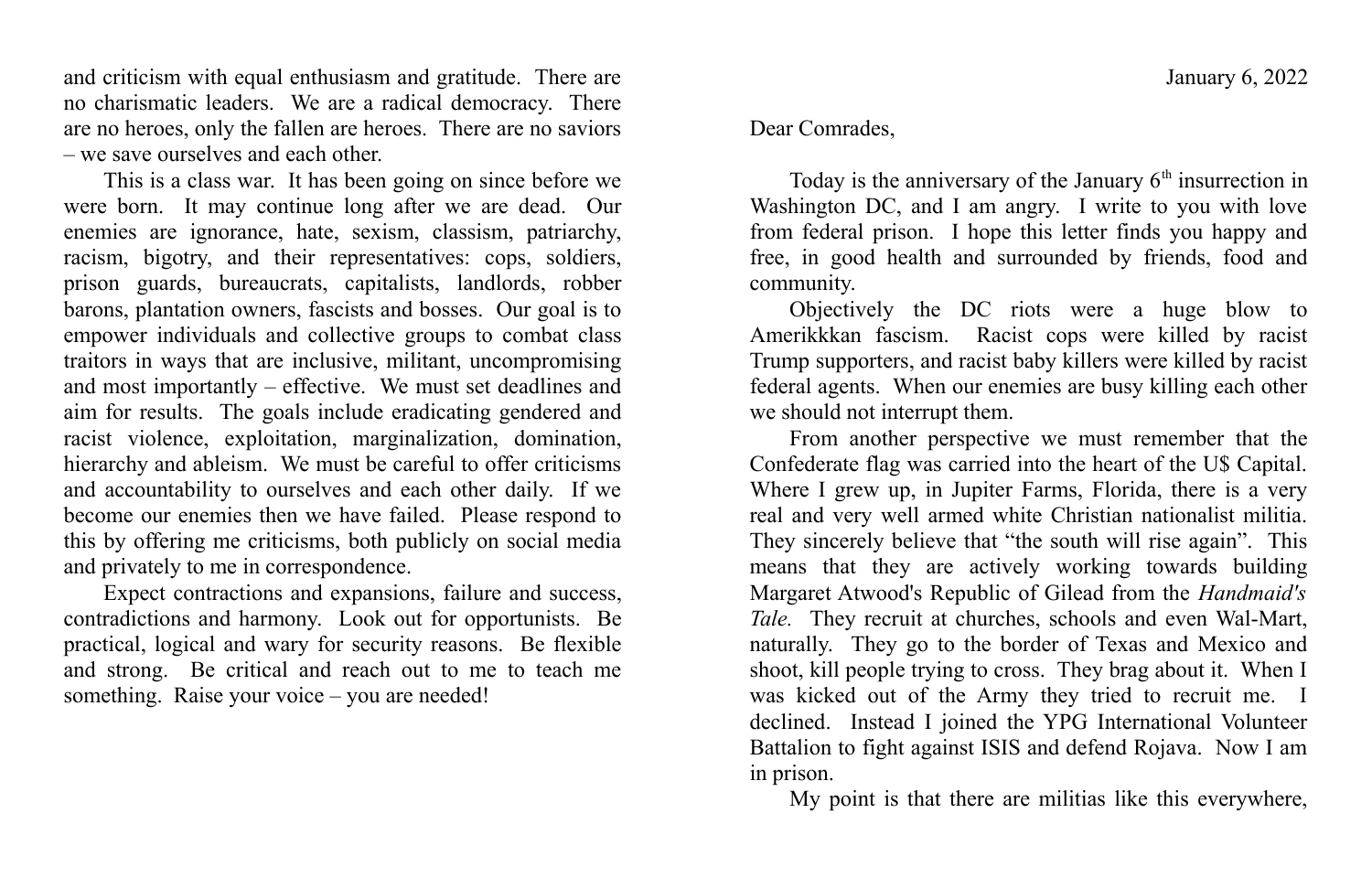some more serious than others. The far right has Atomwaffen, the League of the South, the KKK, literal nazis and neo-nazis, to name a few. Instead of Rojava, they go to the Ukraine and join the Azov battalion to fight against Russia. They are also largely composed of former and current military and police. They have combat experience, have been to prison, and have no problem hunting and killing human beings.

At the same time, the left is composed of anarchists like myself, socialists, communists, some people of minority and low-income communities, the spectrum of queer communities, and, unfortunately, liberals. Liberals enable fascism with their passive, non-violent acceptance of abuse and oppression. Communists are just as authoritarian as fascists, but they may be evolving, and I respect their militant personality. If we are going to survive, we must all adapt militant personalities.

We must find common ground to unite on and practice mutual aid and better solidarity. There can be no progress without action and sacrifice. The powers that be and the warlords and dictators that would replace them will not relinquish power without a struggle. As we saw last January 6<sup>th</sup>, fascist U\$A is willing to slaughter its most rabid patriots and loyal lapdogs. If they are willing to do that to themselves imagine what they will do to us. We are in this together and we will share the same fate unless we unite the left and take daily direct actions.

The liberals under Biden want us to tone it down and lick the boots of cops making public relations gestures. Where is

feeling billions of small bites. Come together to live and recover, separate to strike blows against capitalism. As needed we can reverse this dynamic.

Every day the representatives of the fascist nation states make fresh outrages against humanity. We need to share this with the world on the internet. Utilize social media and mass transportation. Travel to other states, countries and continents to support protests and provide emergency mutual aid and disaster relief. By car, truck, train and plane we must unite international revolutionary movements into one global revolutionary movement. Long live the worldwide revolutionary movements! Let each be unique to it's own specific needs. Let each learn from each other. We must love and support one another. It is isolation and poverty that breed ignorance.

Reach out to your neighbors, block by block. Each of you can change one person's life forever: "each one teach one". All revolutions are based on land held in common. Eventually we must be able and willing to fight and win. I've had to censor myself so that I can continue to communicate with everyone and send messages. Please realize that everything I say is toned down. Take heart because you are not alone. The idea that any government is all powerful, all knowing and invincible is a myth. We will survive. We are learning and we are all equal in this struggle.

We take care of our people, the kids, the disabled, former prisoners and survivors of state and interpersonal violence. We are not perfect. We are often poor. But we are a tribe and a community without borders. We give and accept resources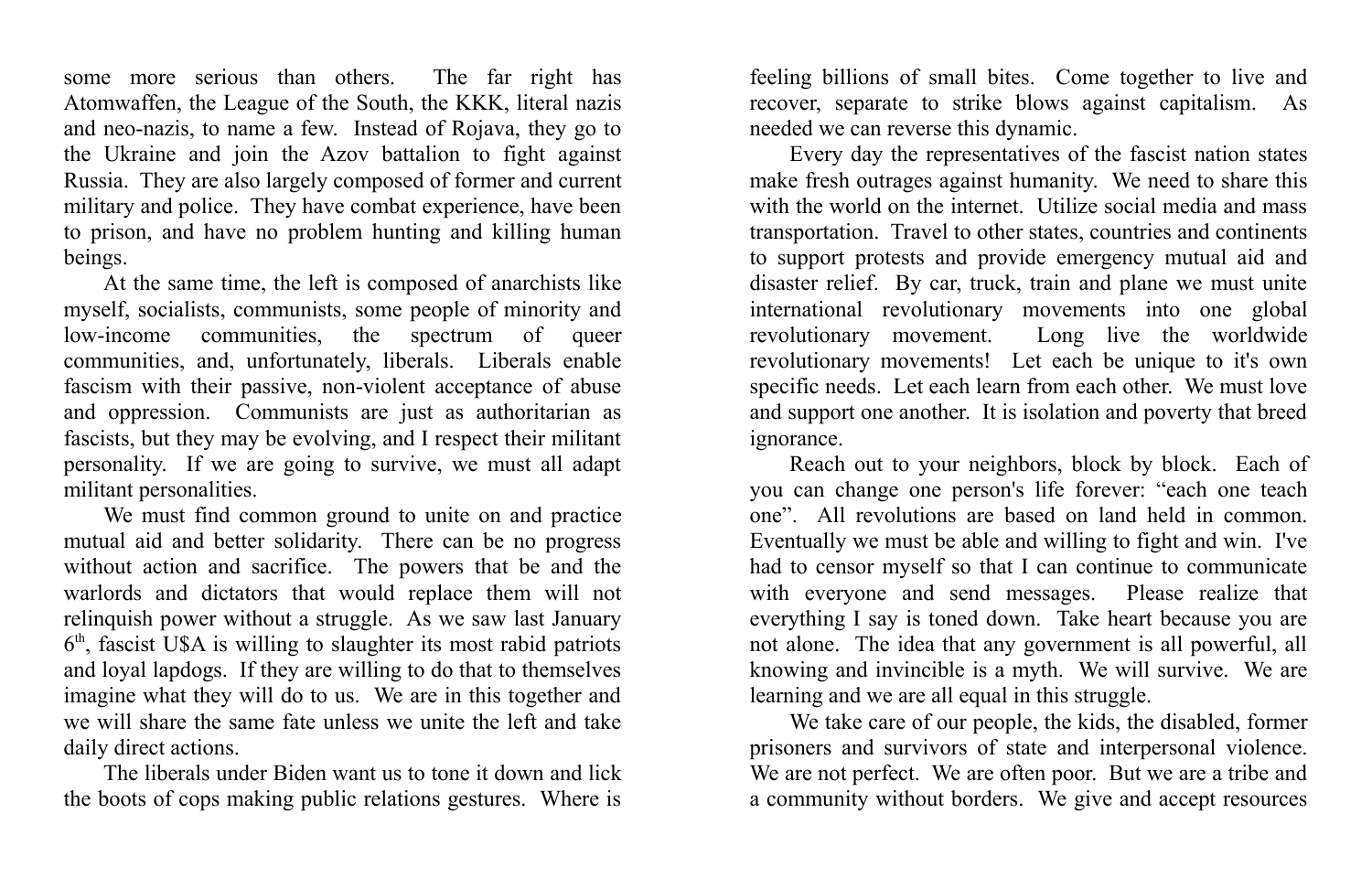your dignity? Where is your rage? White cops are still killing black people who are struggling to live under wage slavery. Let's face it: In Amerikkka it is illegal to be poor, it is a crime to be a freed slave, a brown bodied human being. At the Capital insurrection one white woman cried that she was being treated like black people.

We can't expect others to do what we are too lazy and too afraid to do. We can't just sit around and wait to be treated with dignity, equity and respect. Real freedom comes from the barrel of a gun. If anyone tells you that guns are bad, they are cops at worst and at best – collaborators. We have to do things that are too dangerous to speak about. We have to do them alone because so many infiltrators and liberals have been conditioned to call the cops and fear prison. Prison ain't shit. Far worse than jail is the poverty of spirit that leads to a pathetic and contemptable cowardice that gratefully accepts slavery.

A revolutionary consciousness has been reawakened in the United \$tates and all over the world. The property of all police, the military and the prison industrial complex is fair game. The 2020 uprisings were just a gentle warm-up, the contractions that are leading to the birth of a brave new world. Worldwide, people are realizing that they can do anything the state takes credit for, and they can do it better. Autonomous zones are evolving from experiments into permanent stages of functional proficiency.

These Permanent Autonomous Zones must be defended. Black, brown and indigenous self-determination and the liberation of colonized ecosystems expose the illegitimacy of

painful. Being stupid is painful. Daily training is painful. Being strong and educated about the truth of the history and herstory of oppression is painful. To live is to experience suffering. But if we have a goal to live for then our suffering has meaning. Our lives have a purpose. Our purpose is to fight for a better world. This is an eternal struggle.

The enemy is training. White supremacist, interlocking systems of oppression, racism, sexism and colonialism are daily training with the fierce intensity of religious zealots. They spiritualize their struggle and appeal to irrational and vague, emotional notions to work themselves into a self destructive frenzy. While you are reading this, someone out there is training to outwork you and kill you. It is not by accident that toxic ideologies take power. They plan with anxious counsels over many years, saving resources and then going into violent actions. Whoever works harder in the offseason wins. We must show them that the love in our hearts is greater than the hate in theirs. We love life more than they love death. We have evolved beyond an innocence that can be nourished by myths and dreams.

In order to be successful we must blend individualism and community. We need infrastructure, food sharing, shelter, medicine, education and transportation. We need convicts and college students, Black feminists, radical queers, pacifists, anarchists, communists, indigenous resistance, insurrectionists, environmentalists, socialists and ecoterrorists. As individuals we take direct actions without warning or collaborators, and we don't need to take credit or make any statements. The white supremacist nation-states are